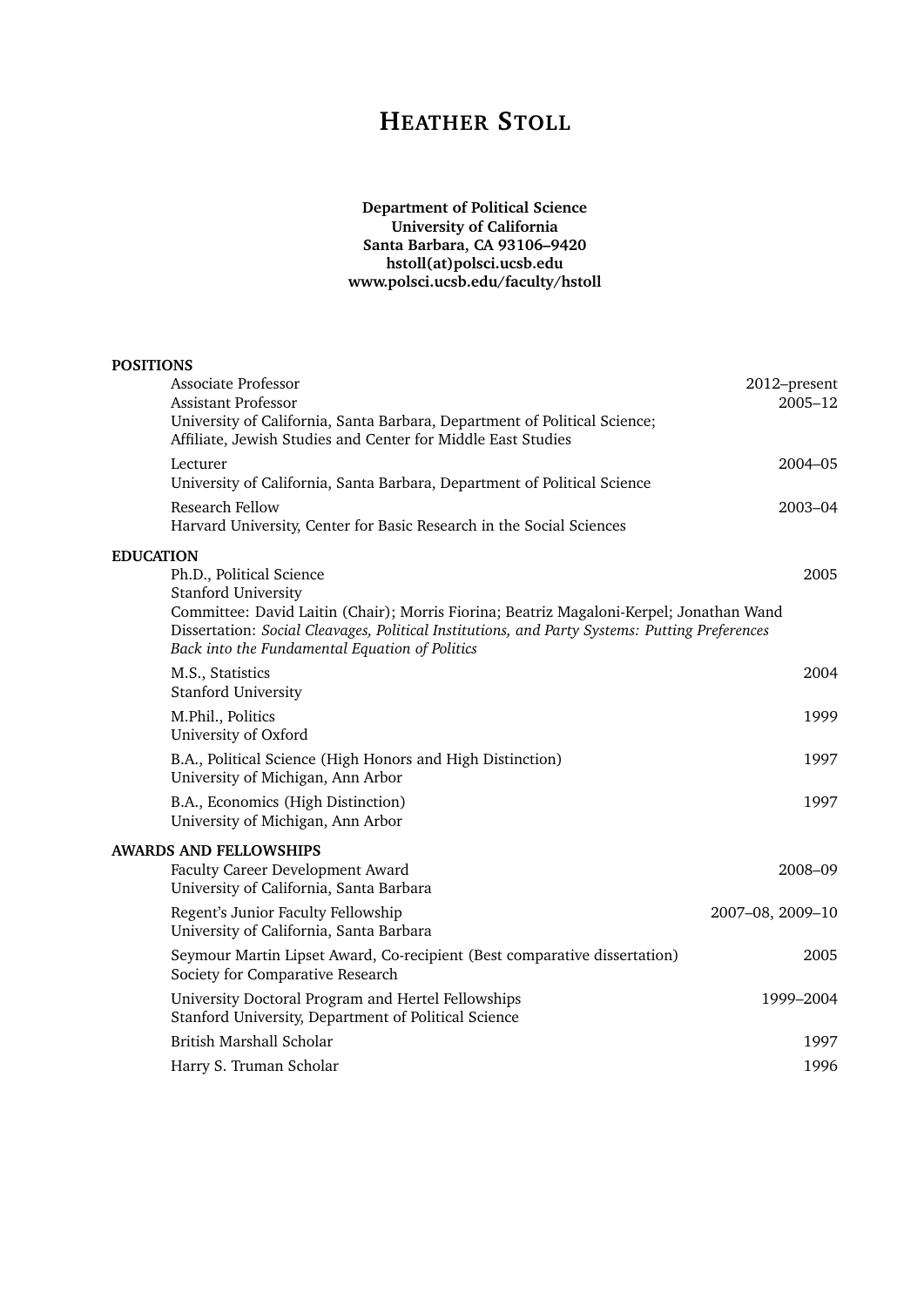#### **AREAS OF SPECIALIZATION**

**Comparative Politics:** Advanced industrial democracies, particularly Western Europe, the United States and Israel; political parties and elections; political institutions; social cleavages

**Political Organizations:** Organization theory; the new institutionalism; bureaucracy

**Political Methodology:** Qualitative and quantitative research design; linear models; time series cross-section and panel data; multivariate analysis; non-parametrics

## **PUBLICATIONS (PEER-REVIEWED)**

# **Books:**

*Changing Societies, Changing Party Systems.* 2013. New York: Cambridge University Press.

#### **Articles:**

Presidential Coattails: A Closer Look. *Party Politics.* Forthcoming.

Are All Presidents Created Equal? Presidential Powers and the Shadow of Presidential Elections (with Allen Hicken). 2013. *Comparative Political Studies* 46 (3): 291–319.

Presidents and Parties: How Presidential Elections Shape Coordination in Legislative Elections (with Allen Hicken). 2011. *Comparative Political Studies* 44 (7): 854–883.

Dimensionality and the Number of Parties in Legislative Elections. 2011. *Party Politics* 17 (3): 405–430.

Elite Level Conflict Salience and Dimensionality in Western Europe: Concepts and Empirical Findings. 2010. *West European Politics* 33 (3): 445–473. Reprinted in Zsolt Enyedi and Kevin Deegan-Krause, eds., 2010, *The Structure of Political Competition in Western Europe*, Routledge.

What Moves Parties? The Role of Public Opinion and Global Economic Conditions in Western Europe (with James Adams and Andrea Haupt). 2009. *Comparative Political Studies* 42 (5): 611–639.

Social Cleavages and the Number of Parties: How the Measures You Choose Affect the Answers You Get. 2008. *Comparative Political Studies* 41 (11): 1439–1465.

Electoral Rules and the Size of the Prize: How Political Institutions Shape Presidential Party Systems (with Allen Hicken). 2008. *Journal of Politics* 70 (4): 1109–1127.

WhatIf: R Software for Evaluating Counterfactuals (with Gary King and Langche Zeng). 2006. *Journal of Statistical Software* 15 (4).

# **WORKS IN PROGRESS**

Legislative Policy-making Authority, the Number of Parties and Party System Aggregation (with Allen Hicken).

Less Is Not More: The Insufficiency of Current Data for Understanding the Relationship between Social Diversity and Party System Development (with Rob Moser and Ethan Scheiner)

Representation as a Numbers Game: The Link between Legislative Size and the Representation of Women and Minorities (with Geoff Allen)

# **OTHER PUBLICATIONS (NOT PEER REVIEWED)**

Parliamentary versus Presidential Systems of Government. 2013. ABC-CLIO Analyze American Government Database [online].

Complete Israeli Election Results, 1949–2009 (with Nir Atmor). 2009. Contribution to the Constituency Level Electoral Archive (CLEA) at the University of Michigan, Ann Arbor.

Ethnopolitics in the Middle East. 1996. *The Michigan Journal of Political Science* 20 (Winter).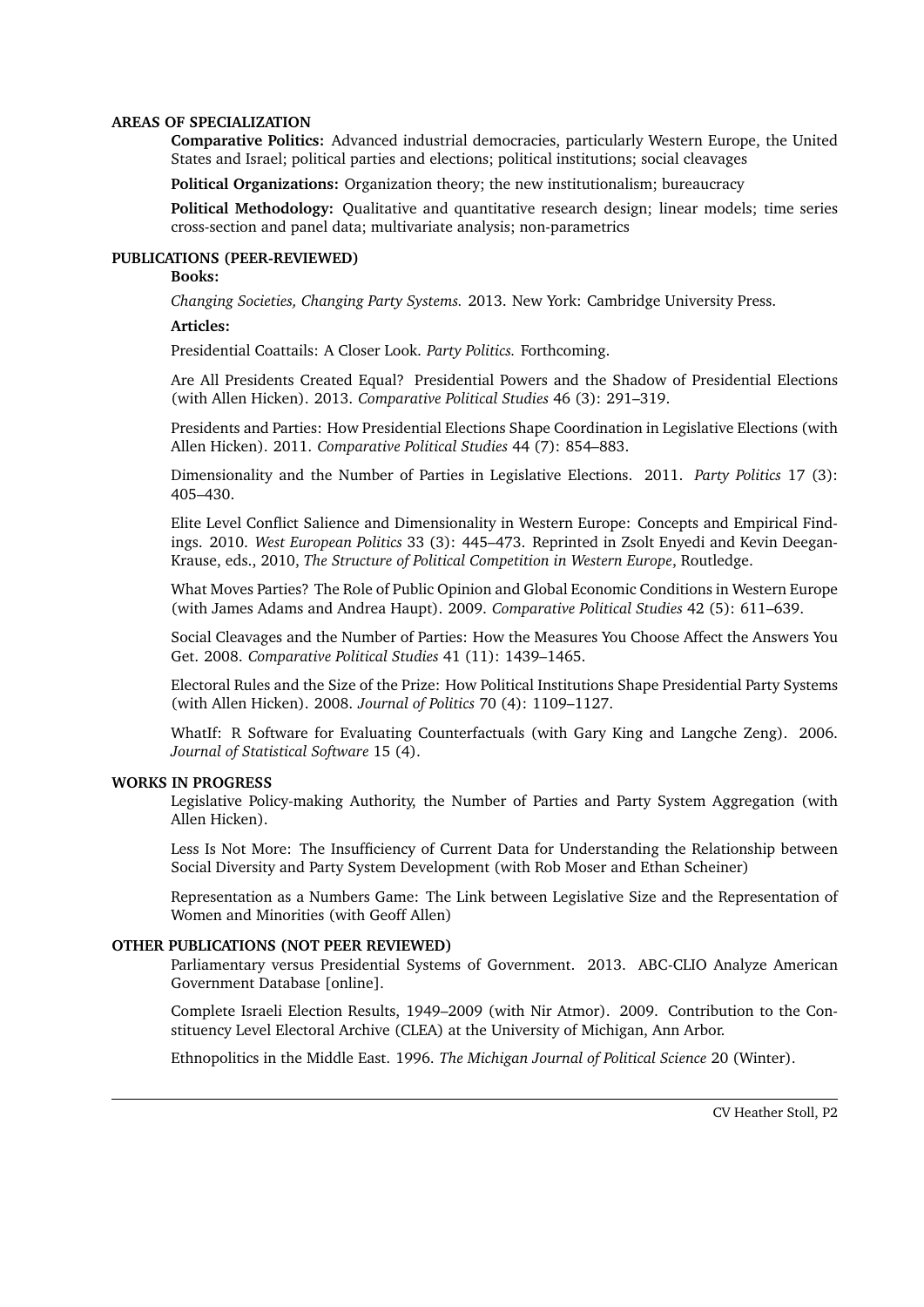#### **CONFERENCE PAPERS**

Social Heterogeneity and Party System Fragmentation in the United States: New Parties for New Groups? 2012. Paper presented at the 2012 Visions in Methodology Conference, Penn State University, May 17–19.

Presidential Coattails: A Closer Look. 2011. Paper presented at the 2011 Southern California Political Institutions Conference, University of California, Los Angeles, 16 September.

Presidential Coattails: A Closer Look. 2011. Paper presented at the 2011 Midwest Political Science Association National Conference, Chicago, IL, March 31–April 3.

Social Heterogeneity and the Number of Presidential Candidates. 2010. Paper presented at the 2010 Annual Meeting of the American Political Science Association, Washington, D.C., September  $2 - 5.$ 

Legislative Policy-making Authority, the Number of Parties and Party System Aggregation. (with Allen Hicken). 2010. Paper presented at the 2010 Midwest Political Science Association National Conference, Chicago, IL, April 22–25.

Legislative Policy-making Authority, the Number of Parties, and Party System Aggregation (with Allen Hicken). 2009. Paper presented at the 2009 Midwest Political Science Association National Conference, Chicago, IL, April 2–5.

Social Heterogeneity and The Number of Political Parties in Israel: The Sephardi and Russian Immigrant Experiences Compared. 2008. Paper presented at the 2008 Annual Meeting of the American Political Science Association, Boston, MA, August 28–31.

Presidents, Powers and Parties (with Allen Hicken). 2008. Paper presented at the 2008 Annual Meeting of the American Political Science Association, Boston, MA, August 28–31.

Presidents, Powers and Parties: The Sources of Legislative Electoral Coordination in Presidential Regimes (with Allen Hicken). 2007. Paper presented at the 2007 Annual Meeting of the American Political Science Association, Chicago, IL, August 30–September 2.

Presidential Power and Presidential Candidates: How Political Institutions Shape Electoral Coordination in Presidential Elections (with Allen Hicken). 2006. Paper presented at the 2006 Annual Meeting of the American Political Science Association, Philadelphia, PA, August 31–September 3.

Ideological Space Dimensionality and the Number of Competitors. 2006. Paper presented at the 2006 Annual Meeting of the American Political Science Association, Philadelphia, PA, August 31– September 3.

Presidents, Powers, and Parties: The Impact of Presidential Elections on Party System Nationalization (with Allen Hicken). 2006. Paper presented at the 2006 Midwest Political Science Association National Conference, Chicago, IL, April 20–23.

Ideological Space Dimensionality and the Number of Competitors. 2006. Paper presented at the 2006 Midwest Political Science Association National Conference, Chicago, IL, April 20–23.

Public Opinion, Economic Conditions and Paper Stones: A Study of Western European Parties' Ideological Dynamics (with James Adams and Andrea Haupt). 2006. Paper presented at the 2006 Midwest Political Science Association National Conference, Chicago, IL, April 20–23.

Economic Conditions, Public Opinion, and Paper Stones: A Cross-National Study of Western European Parties' Ideological Dynamics (with James Adams and Andrea Haupt). 2006. Paper presented at the 2006 Southern Political Science Association Annual Conference, Atlanta, GA, January 5–7.

Electoral Coordination and Political Institutions: From Electoral Systems to the Power of the Prize. 2005. Paper presented at the 2005 Annual Meeting of the American Political Science Association, Washington, D. C., September 1–4.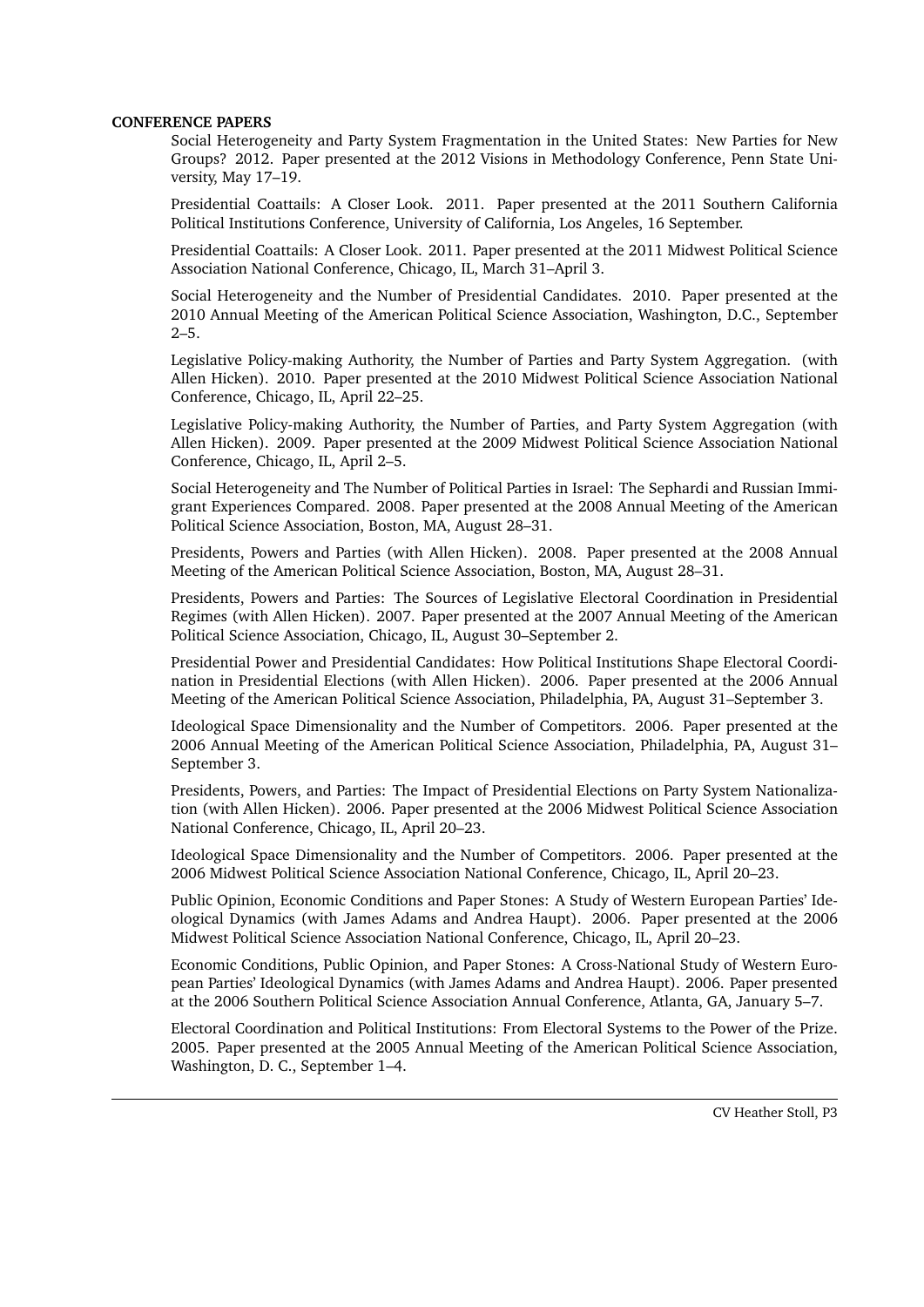#### **CONFERENCE PAPERS (cont.)**

Party Aggregation and Political Institutions: Moving Beyond Electoral Systems. 2005. Paper presented at the 2005 Midwest Political Science Association National Conference, Chicago, IL, April 7–10.

What's On The Political Agenda? Cleavage Salience and Dimensionality in Comparative Perspective. 2005. Paper presented at the 2005 Midwest Political Science Association National Conference, Chicago, IL, April 7–10.

Another Endogeneity Problem in Electoral Studies and More: Social Cleavages Revisited. 2004. Paper presented at the 2004 Annual Meeting of the American Political Science Association, Chicago, IL, September 2–4.

Testing Hypotheses about Electoral Systems with TSCS Data: The Importance of Model Specification. 2004. Paper presented at the poster session of the 2004 Annual Summer Meeting of the Society for Political Methodology, the Political Methodology Section of the American Political Science Association, Stanford, CA, July 29–31.

Another Endogeneity Problem in Electoral Studies. 2004. Paper presented at the Society for Comparative Research Graduate Student Retreat, University of California–San Diego, La Jolla, CA, May 14–15.

# **OTHER CONFERENCE ACTIVITIES**

National Conference of the Midwest Political Science Association, Chair/Discussant: 2009, 2010, 2011; Roundtable: 2011.

Annual Meeting of the American Political Science Association, Chair/Discussant: 2007, 2010.

Visions in Methodology Conference, Invited Participant and Discussant: 2012.

Southern California Political Institutions Conference, Discussant: 2011; organizer/host: 2013 (6th meeting).

Third Annual Tel Aviv University Workshop on the Arab-Israeli Conflict, Invited Participant: 2008.

Summer Meeting of the Society for Political Methodology, Invited Participant: 2004, 2005, 2007.

European Consortium for Political Research Joint Sessions, Invited Participant: 2007.

# **REVIEWER**

*American Journal of Political Science*, *American Political Science Review*, *British Journal of Political Science*, *Comparative Political Studies*, *Electoral Studies*, *European Journal of Political Research*, *Government and Opposition*, *International Studies Quarterly*, *Journal of Politics*, *Journal of Public Policy*, *Party Politics*, *Political Analysis*, *Political Studies*, *Politics & Gender*

# **GRANTS**

Hellman Family Faculty Fellowship, 2008–2009. Project title: "Society, Political Institutions, and Political Competition." (\$8,000).

UCSB Academic Senate, Council on Research and Instructional Resources, 2007–2008. Project title: "Social Cleavages, Political Institutions, and Party Systems." (\$3,000).

UCSB Instructional Development Grant, Office of the Associate Vice Chancellor, Academic Programs, 2006–2007. Project title: "Political Science 104A." (\$4,867). With Stephen Weatherford and Garrett Glasgow.

UCSB Academic Senate, Council on Research and Instructional Resources, 2006–2007. Project title: "Political Competition and the Size of the Prize." (\$3,600).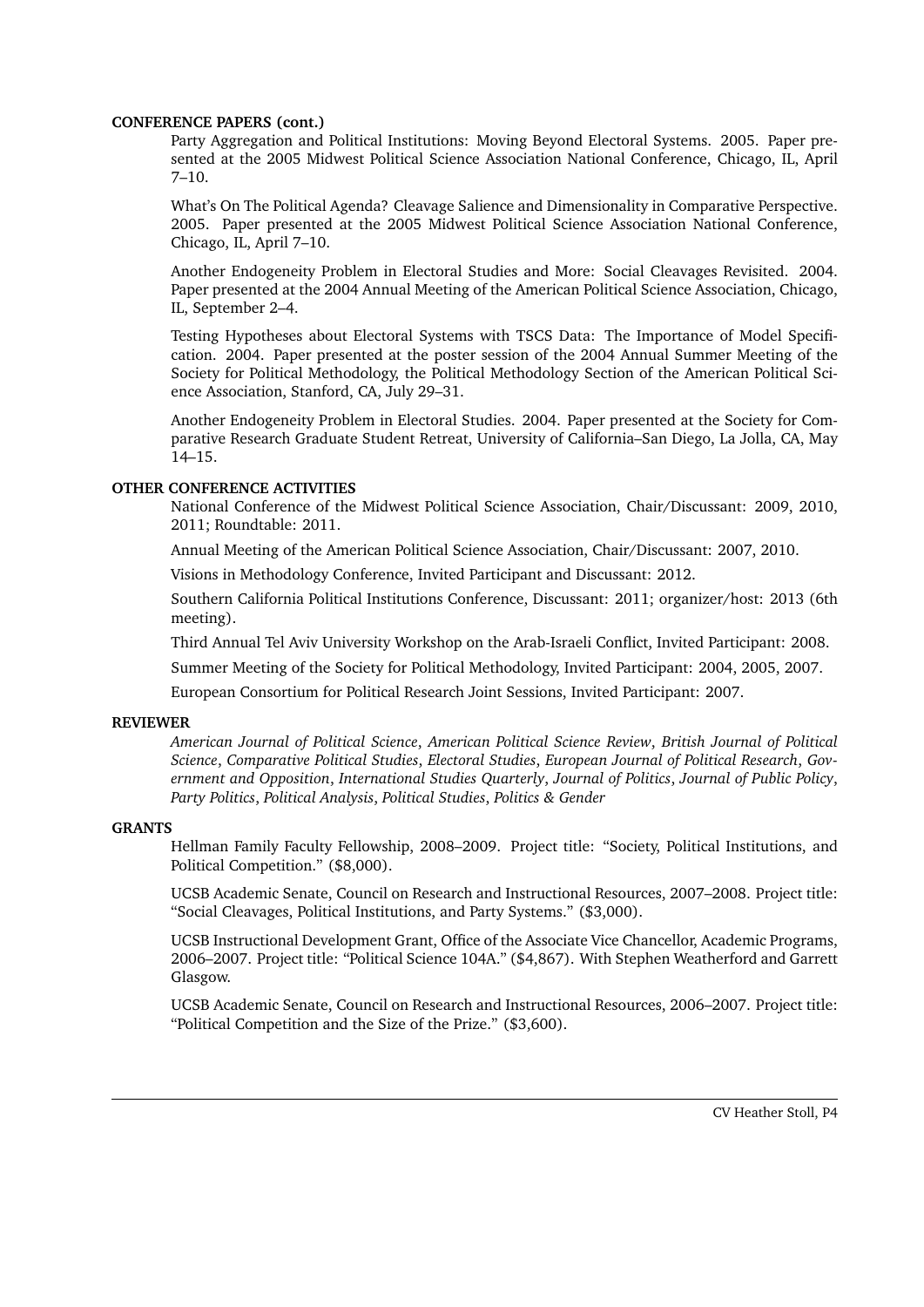#### **INVITED PRESENTATIONS**

Legislative Policy-Making Authority, Party System Aggregation, and the Number of Parties. 2014. Comparative Politics Speaker Series, Department of Political Science, University of California, San Diego. 30 January.

Israeli Politics and the Israeli Political System. 2012. Sixth Annual Santa Barbara Teach-In on Israel, Santa Barbara Hillel. 22 April.

Changing Societies, Changing Party Systems: Sephardi and Russian Immigration to Israel and African American Enfranchisement in the United States. 2012. Research Focus Group on Identity, Interdisciplinary Humanities Center, University of California, Santa Barbara. 14 March.

Legislative Policy-Making, the Number of Parties and Party System Aggregation. 2011. Department of Political Science, University of California, Davis. 8 February.

The 2009 Israeli Elections. 2009. The Foreign Affairs Association of Southern California. 18 May.

The 2009 Israeli Elections. 2009. Center for Middle East Studies, University of California, Santa Barbara. 9 February.

Presidents, Powers, and Parties. 2007. Kellogg Institute, University of Notre Dame. 7 November.

Presidents, Powers, and Parties. 2006. Department of Political Science Work in Progress Seminar Series, University of California, Santa Barbara. 2 June.

Interpolation vs. Extrapolation: Evaluating the Model Dependency of Counterfactuals Using R. 2006. Quantitative Methods in the Social Sciences Colloquium, University of California, Santa Barbara. 23 February.

What's On the Political Agenda and Why? Cleavage Salience in Comparative Perspective. 2004. Department of Political Science Work in Progress Seminar Series, University of California, Santa Barbara. 27 October.

#### **TEACHING EXPERIENCE**

| University of California, Santa Barbara, Department of Political Science: |                      |
|---------------------------------------------------------------------------|----------------------|
| Israeli Politics (Upper Divison Lecture)                                  | (offered $7\times$ ) |
| Introduction to Research in Political Science (Upper Division Lecture)    | $(5\times)$          |
| Junior Honors Seminar (Junior Seminar)                                    | $(4\times)$          |
| Designing Government (Senior Seminar)                                     | $(1\times)$          |
| Comparative Party Politics (Senior Seminar)                               | $(2\times)$          |
| Political Methodology I (Graduate Lecture)                                | $(6\times)$          |
| Comparative Political Institutions (Graduate Seminar)                     | $(1\times)$          |
| Stanford University, Department of Political Science:                     |                      |

| Politics of Western Europe (Upper Division Lecture) | $(1\times)$ |
|-----------------------------------------------------|-------------|
|                                                     |             |

#### **SERVICE**

| Profession:                                                                    |              |
|--------------------------------------------------------------------------------|--------------|
| Secretary, APSA Representation and Electoral Systems Section                   | 2012-present |
| Editor, APSA Representation and Electoral Systems Section Newsletter           | 2012–present |
| Editorial Board, Politics                                                      | 2012–present |
| Leon Weaver Award Committee, APSA Representation and Electoral Systems Section | 2012         |

CV Heather Stoll, P5